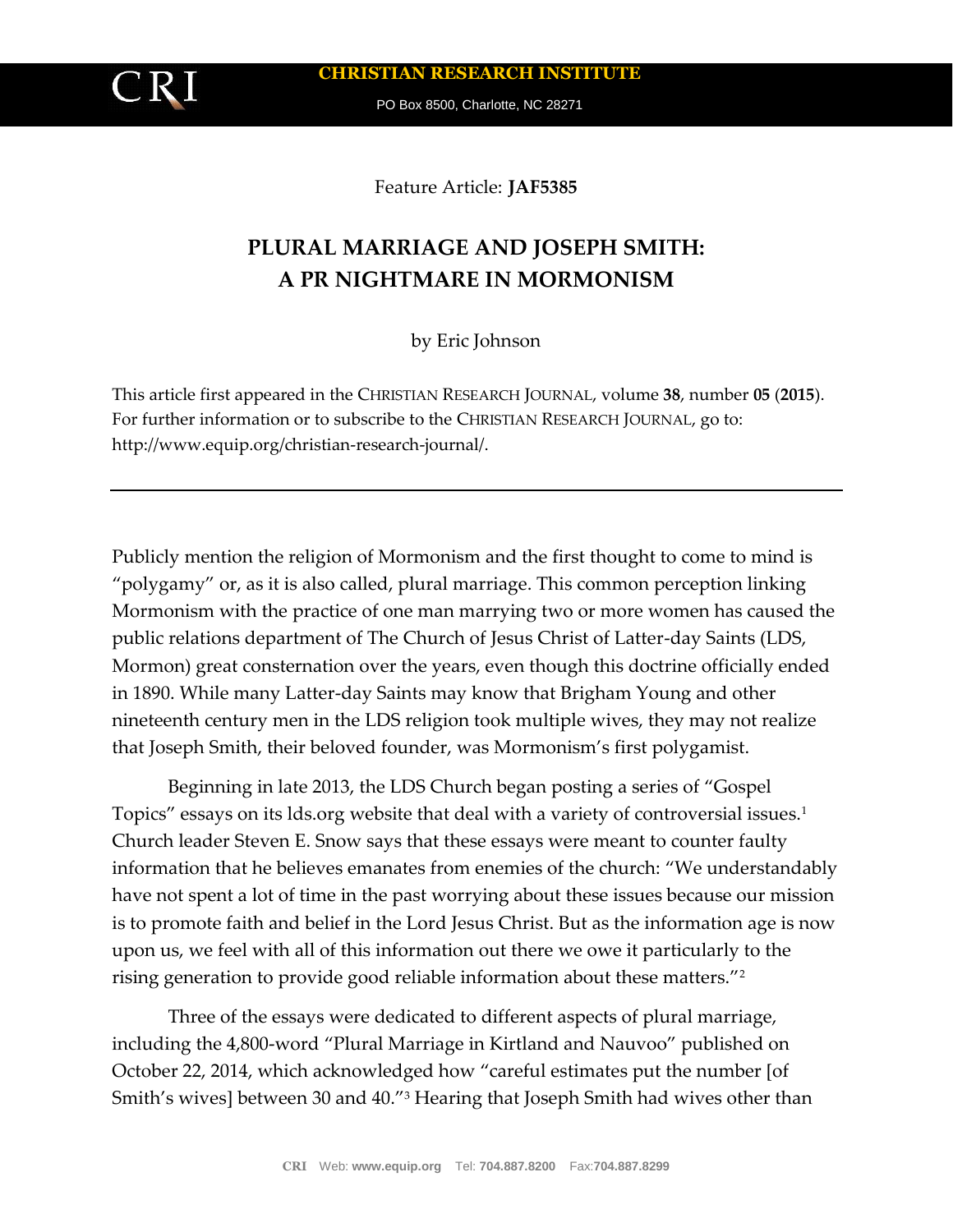Emma Smith was new information for many, especially those living outside the United States. Kristine Haglund, the editor of *Dialogue: A Journal of Mormon Thought*, explained, "Some lifelong members have grown up with family history of polygamy and so they know about it.…But other members are just hearing now for the very first time and finding it very distressing."<sup>4</sup> Based on the number of blogs and online discussions, this information has appeared to hit a nerve.<sup>5</sup>

## **THE PLURAL MARRIAGES OF JOSEPH SMITH**

In its introductory section, the "Plural Marriage in Kirtland and Nauvoo" essay explains how Smith "prayed to know why God justified Abraham, Isaac, Jacob, Moses, David, and Solomon in having many wives. The Lord responded that He had commanded them to enter into the practice." To suggest that God "commanded" these patriarchs to practice plural marriage is without biblical support. Genesis 16 depicts Sarai, not God, as convincing Abram to take a second wife. Isaac was not a polygamist. For the other cases, it's an argument from silence to make God the responsible party and say that He "did not give exact instructions on how to obey the commandment," despite the fact that specific prohibitions *are* provided in Leviticus 18, including having:

• (Verse 17) Sexual relations with a woman and her daughter (yet Smith married Patty Bartlett Sessions and her daughter Sylvia Sessions);

• (Verse 18) Sisters as wives (yet Smith married three pairs of sisters—the Johnsons, Lawrences, and Partridges);<sup>6</sup>

• (Verse 20) Relations with a neighbor's wife (yet ten of Smith's wives were already married to men he knew quite well).

Smith knew the "majority of his future wives" by 1831 when "most of them were still adolescents—the children of close associates."<sup>7</sup> Over the next dozen years, the charismatic Smith used a variety of coercive tactics to convince these girls and women to marry him. For one, the essay explained how Smith told a story about an angel appearing to him "three times between 1834 and 1842, commanding him to proceed with plural marriage when he hesitated. During the third and final appearance, the angel came with a drawn sword, threatening Joseph with destruction unless he went forward and obeyed the commandment fully." Smith was fond of retelling this angelwith-the-sword tale, including to twenty-year-old Zina Diantha Huntington in 1841. According to scholar Todd Compton, "Zina, faced with the responsibility for his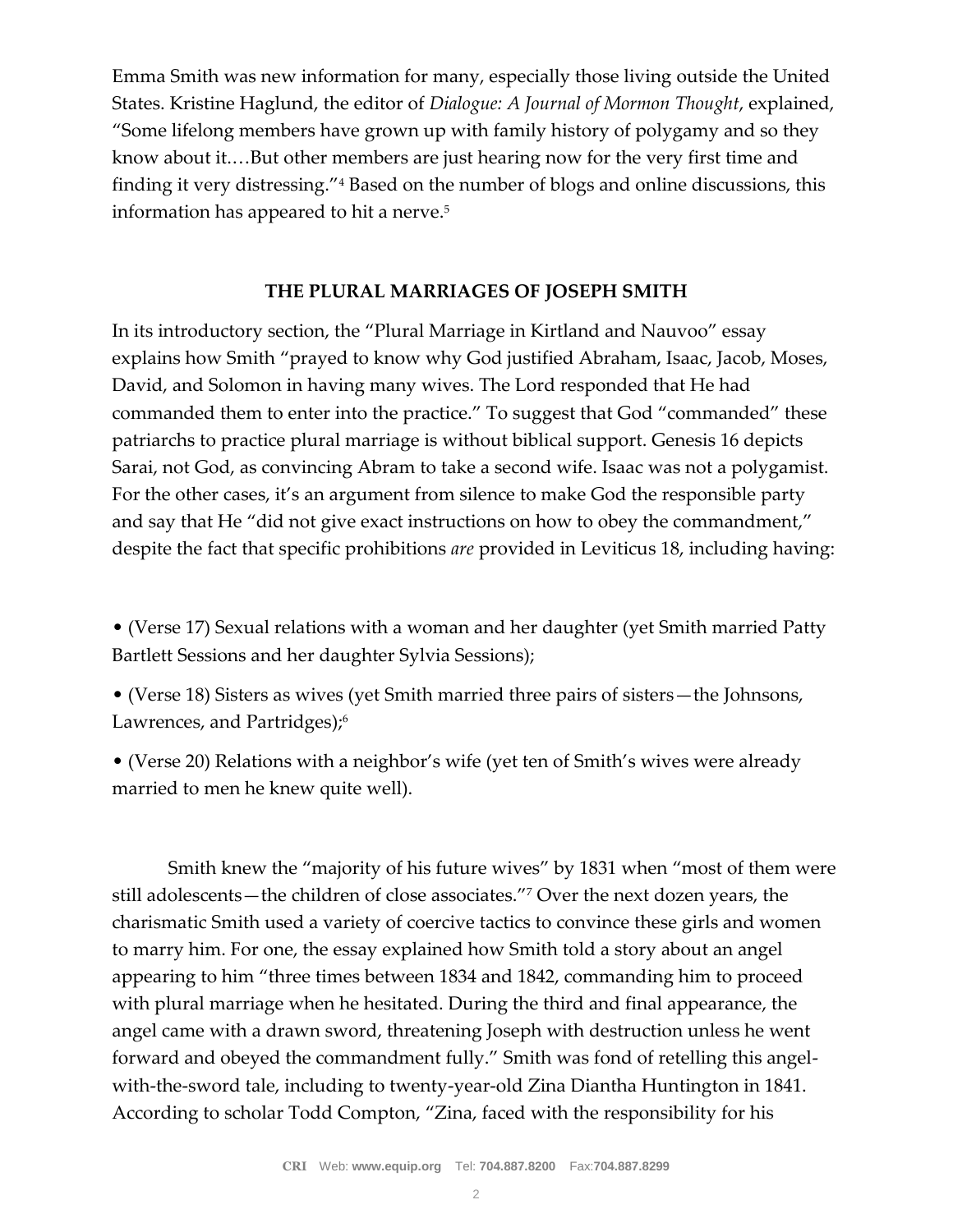position as prophet, and even perhaps his life, finally acquiesced." Similar to his "First Vision" account describing how God the Father and Jesus appeared to him in 1820 as well as his testimony about how the angel Moroni visited him beginning in 1823, Smith's word must be accepted because he was the sole witness. Huntington ended up agreeing to become Smith's fourth wife, even though she was already married to Henry B. Jacobs.<sup>8</sup>

### **Plural Marriage and Smith's Theology of Exaltation**

The essay also described how Smith often linked his prospective wife's eternal destiny with plural marriage. Because Smith taught that "exaltation" involved godhood and procreation into eternity, plural marriage served as the key to jumpstart one's new world. Historian Gary James Bergera explained that this teaching was especially appealing to the women who were given "assurance that blessings unimaginable awaited them. For Smith, plural marriage represented the pinnacle of his theology of exaltation: the husband as king and priest, surrounded by queens and priestesses eternally procreating spirit children."<sup>9</sup> The benefits could even extend to the girl's earthly family. For instance, Helen Mar Kimball, Smith's twenty-fifth wife, claimed that Smith promised her that "if you will take this step, it will ensure your eternal salvation [and] exaltation and that of your father's household [and] all of your kindred." Her response? "This promise was so great that I gave myself to purchase so glorious a reward." Just as he did with seventeen-year-old Sarah Whitney, "Joseph gave [Helen] responsibility not only for her own salvation but for that of her whole family. Thus Helen's acceptance of a union that was not intrinsically attractive to her was an act of youthful sacrifice and heroism."<sup>10</sup>

#### **Physical Sexual Relations**

Many Latter-day Saints in the past have rationalized Smith's marriages as platonic in nature. Yet even the essay concedes that the unions "generally include[d] the possibility of sexual relations." Indeed, "Utah Mormons (including Smith's wives) affirmed repeatedly that he had physical sexual relations with them—despite the Victorian conventions in nineteenth-century American culture which ordinarily would have prevented any mention of sexuality."<sup>11</sup> And "though it is possible that Joseph had some marriages in which there were no sexual relations, there is no explicit or convincing evidence for this."<sup>12</sup> Mormon historian Richard Lyman Bushman adds that "nothing indicates that sexual relations were left out of plural marriages."<sup>13</sup>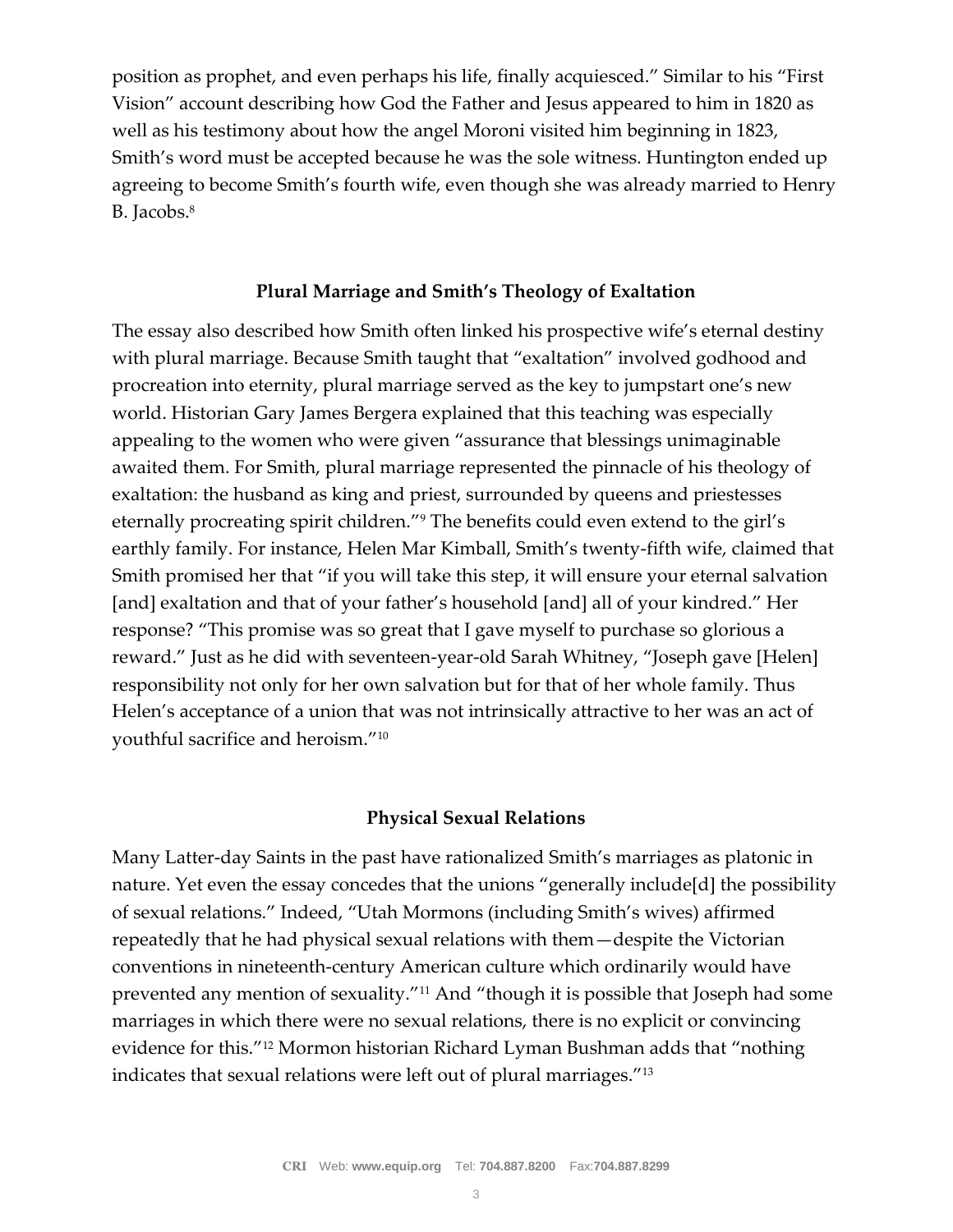Conjugal relationships would make sense according to the LDS scripture called the Book of Mormon. While God is portrayed in Jacob 2:24 as declaring plural marriage "abominable before me," verse 30 adds that the practice could be allowed only to "raise up seed [produce children] unto me." Yet if producing children legitimizes polygamy, why did Smith marry ten women who were already married to living husbands? Couldn't these men have been satisfactory to "raise up seed"? In addition, Bushman says that "not until many years later did anyone claim Joseph Smith's paternity, and evidence for the tiny handful of supposed children is tenuous."<sup>14</sup> If raising up "seed" was the lone exception to polygamy, it seems odd that there is little to no evidence that Smith ever produced children through his marital relationships with these multiple wives.

#### **Ten Teenage Wives**

The essay attempts to obfuscate when it says that "most of those sealed to Joseph Smith were between 20 and 40 years of age at the time of their sealing to him." If Smith had thirty-three plural wives, as Todd Compton suggests, then it could just as easily be said that the majority were between 14 and 27 years of age, a much more shocking statistic.<sup>15</sup> It also states how Helen Kimball "was sealed to Joseph several months before her 15th birthday." Someone in her fifteenth year is fourteen. Could making this girl appear a year older be an attempt to soften the impact, especially since the husband was thirtyseven in May 1843? The essay then rationalizes, "Marriage at such an age, inappropriate by today's standards, was legal in that era, and some women married in their midteens." The fact is that those in their mid-teens in nineteenth century America rarely married. Even if marriage at this age is legal, this doesn't make it moral. For instance, while fifteen-year-olds with parental permission are allowed to marry today in the state of Utah, a case could be made that the majority of girls this age are nowhere close to being mature enough—either physically or emotionally—for a lifetime commitment. Besides, few parents today would allow their teenage daughter to marry someone like Smith who was more than twice her age. In addition, the essay failed to acknowledge that in the nineteenth century *any* union between a female of any age and a *married* man was illegal in every state, just as it is today.

#### **EMMA SMITH**

The essay described how "plural marriage was difficult for all involved. For Joseph Smith's wife Emma, it was an excruciating ordeal." Yet such information was conveniently left out of a church manual published just seven years earlier.<sup>16</sup> In fact, Emma is the only one listed as Joseph's wife in this book's "Historical Summary"; the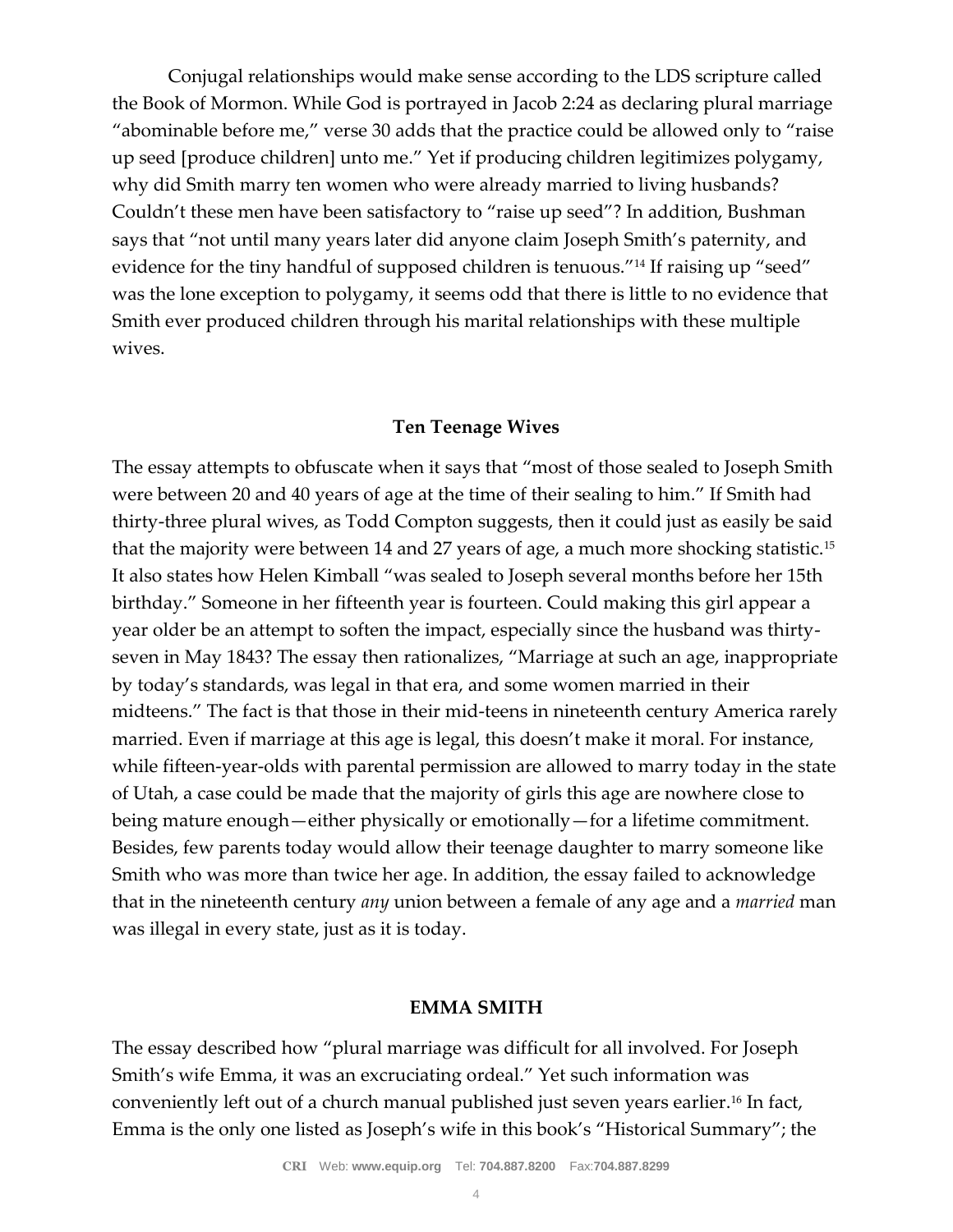other wives are never mentioned. The manual describes trials the couple had to endure, including the deaths of several of their children, financial problems, and Joseph's constant absence from home. If dealing with Smith's plural marriages "was an excruciating ordeal," as reported in the essay, it seems this information should have also been referenced in the official publication.

Perhaps empathy can be found for Emma when it is understood how Smith actively sought out and secretly married other women. While Joseph typically directed that his personal letters to these other wives be destroyed, not all were. In one note, he proposed a rendezvous with a seventeen-year-old wife, saying, "My feelings are so strong for you. Come and see me in this my lonely retreat…now is the time to afford me succor…I have a room intirely by myself, the whole matter can be attended to with most perfect safty, I know it is the will of God that you should comfort me."<sup>17</sup>

Except for a brief period of time, Emma was adamant in her disapproval of plural marriage and even threatened Smith many times with divorce. Mormon writers Linda King Newell and Valeen Tippetts Avery explain, "In the most serious crisis of their marriage, Joseph backed down. He told Emma that he would give up his wives. But he confided to [William] Clayton that he did not intend to keep his word."<sup>18</sup> Indeed:

*Joseph's choice of women as plural wives gradually put a wedge between Emma and her friends as long as she remained either ignorant of the practice or opposed it. By late summer 1843 most of Emma's friends had either married Joseph or had given their daughters to him.…At least five women in her own household were Joseph's plural wives. Whether Emma knew about them or not, the women would not have been sympathetic to Emma while she opposed plural marriage. As a result, she became isolated from her friends and associates, and through the next four years this isolation would become more and more acute.<sup>19</sup>*

In June 1844, Mormonism's thirty-eight-year-old founder was killed in a gun battle at the Carthage Jail in Illinois.<sup>20</sup> In 1846, Brigham Young led the majority of Smith's followers west, leaving Emma behind in Illinois. On the date of Joseph's birthday (December 23) in 1847, Emma married the non-Mormon Lewis C. Bidamon and, despite the historical evidence, adamantly denied until her death that Joseph was ever a polygamist.